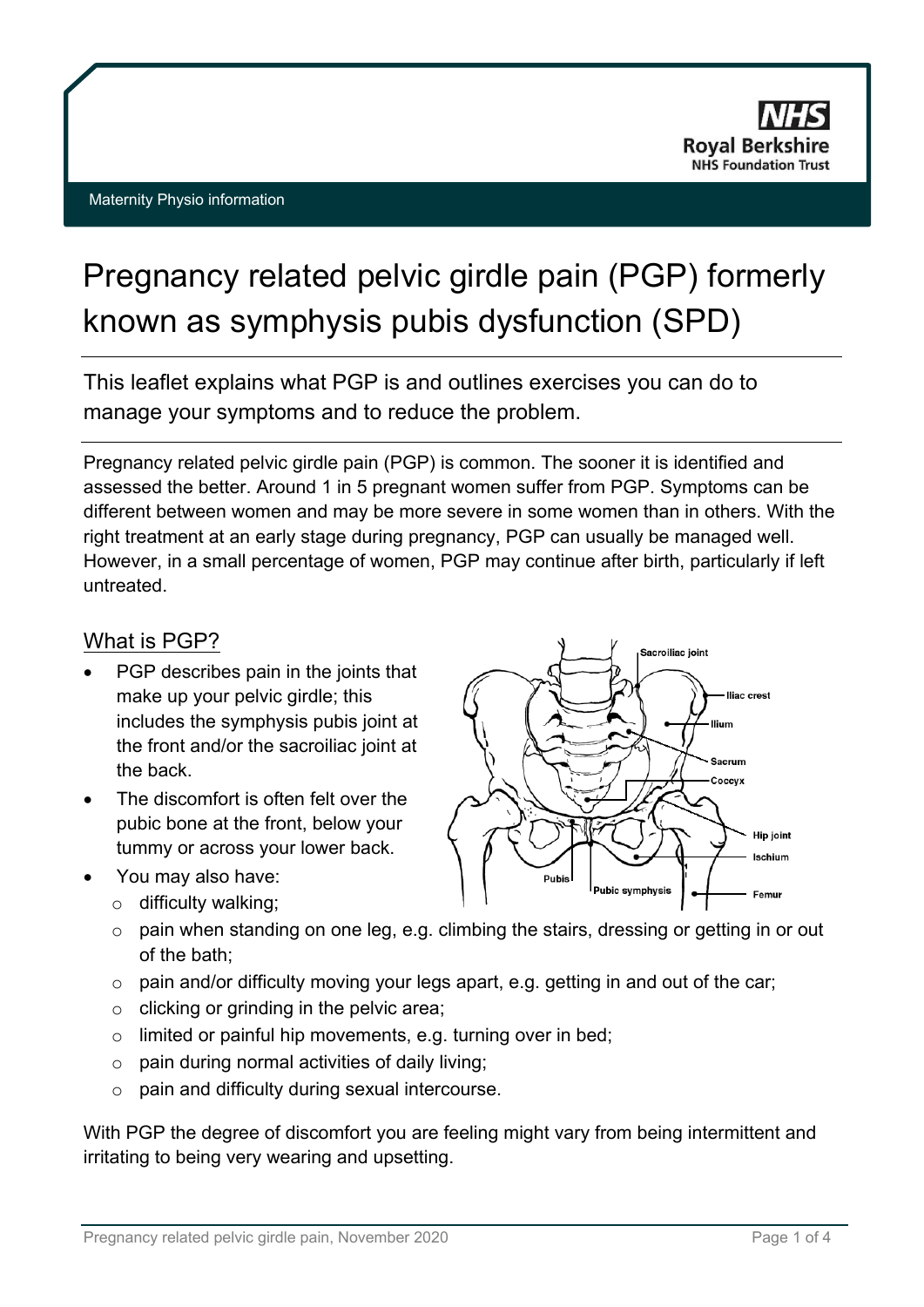# PGP management (general advice)

- Be as active as possible within your pain limits and avoid activities that make your pain worse.
- Ask for and accept help with household chores.
- Rest when you can.
- Sit down to get dressed and undressed; avoid standing on one leg.
- Wear flat, supportive shoes.
- Avoid standing to do tasks such as ironing.
- Try to keep your knees together when doing tasks such as getting in and out of the car and turning in bed.
- Sleep in a comfortable position such as on your side with a pillow between your legs and one under bump. – if you normally prefer to lie on your back, you can roll a duvet up lengthways behind you to turn back onto slightly.



- Try different ways of turning in bed, e.g. turning under or turning over with your knees together and squeezing your buttocks.
- Roll in and out of bed keeping your knees together.
- Take the stairs one at a time; try leading with your less painful leg when going up, and when going downstairs, lead with your more painful leg. OR you can go up and down the stairs sideways, again leading with your less painful leg.
- Plan your day bring everything you need downstairs in the morning so you have everything you need.
- If you are using crutches, use a small rucksack to carry things in.
- When having sex, consider alternative positions, e.g. lying on your side or kneeling on all fours.

## Try to avoid:

- Activities that make your pain worse.
- Standing on one leg.
- Bending or twisting to lift or carry a toddler or baby.
- Crossing your legs.
- Sitting on the floor.
- Sitting twisted.
- Sitting or standing for long periods.
- Lifting heavy weights (shopping bags, wet washing, vacuum cleaners, and toddlers).
- Vacuuming.
- Carrying anything in only one hand.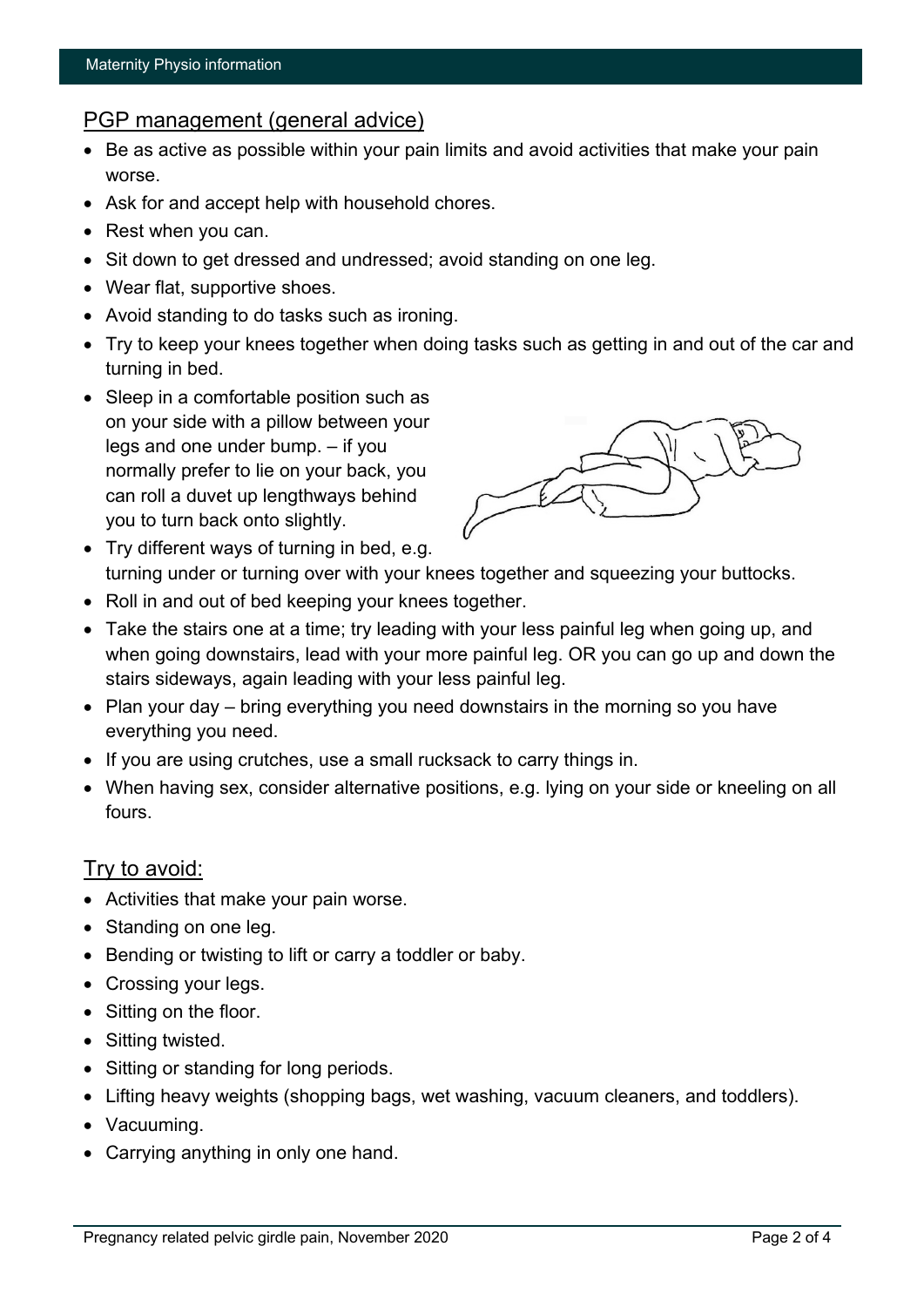# Labour and birth

Most women with PGP can have a normal vaginal birth. Many women worry that the pain will be worse if they have to go through labour. This is not usually the case when good care is taken to protect the pelvic joints from further strain or trauma.

Make sure you tell your midwife that you have suffered from PGP.

You can also measure how far you are able to part your legs. It is important to keep within this range as much as possible, especially if you have an epidural.

If you are severely affected, you may wish to discuss the options of having a Caesarean section with your midwife or doctor.

#### Before the birth

Think about birthing positions that are comfortable for you. Record these in your birth plan. Consider a labour and birth in water – this allows you to move freely and change position.

## During labour

Use gravity to help the baby to move downwards by staying as upright as possible such as kneeling, on all fours or standing. These positions can allow labour to progress and avoid further strain on your pelvis.

You should never place your feet on the midwife's or your partner's hips when pushing to deliver your baby, as it may put too much strain on your pelvic joints and may also damage your helper's back.

You may be able to lie on your side for internal examinations – ask your midwife or doctor to consider this.

## After the birth

- After the birth it is important to continue to follow the advice, even if the pain has reduced, in order to avoid straining the pelvis.
- Take prescribed pain relief.
- Listen to your body and move within your pain limits.
- Accept help with caring for your baby and family.
- Gradually increase your activity as you feel able.
- Change nappies on a surface at waist height.
- Do not lift your baby too often.
- Carry your baby in front of you. You may find a sling or baby carrier helpful for this.
- Do not carry your baby on one hip
- Kneel at the bath side rather than leaning over.
- Lower the cot-side when lifting or lowering your baby.
- Keep your baby close to you when moving them in and out of a car seat.
- If you have to carry baby in a car seat, hold it in front of you, not on your hip.
- Do your pelvic floor exercises daily.